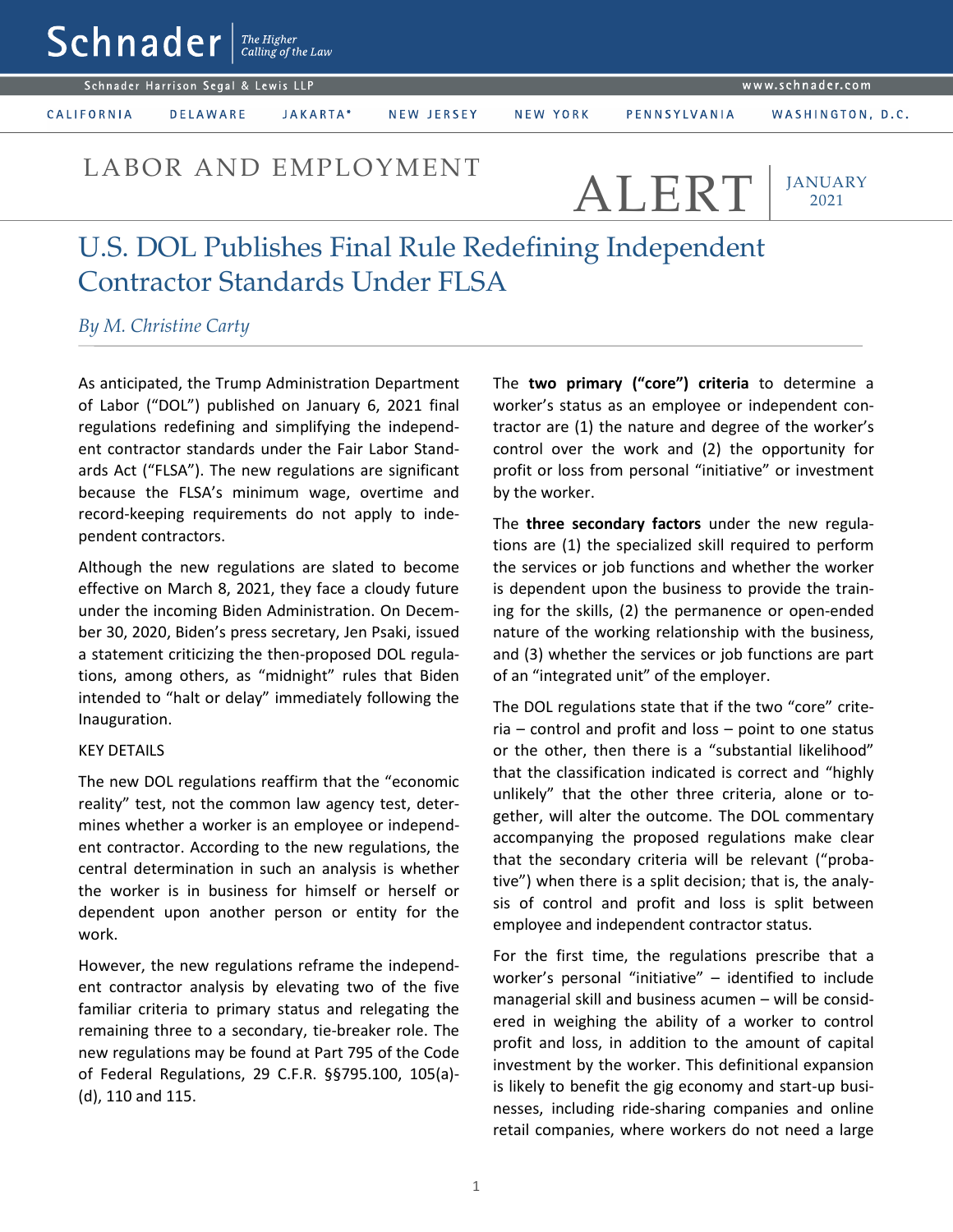capital outlay for equipment, but depend upon their own business ingenuity, time management and identification of niche markets for their products or services.

#### ADDITIONAL CHANGES

Other changes and clarifications in the new regulations are:

- The actual practice and relationship between the worker and the business will be considered in determining proper classification, rather than theoretical possibilities or contractual rights.
- An exclusive relationship between the worker and the company or post-relationship restrictions strongly indicate control by the putative employer over workers, thus pointing the control factor toward employed status, regardless of the amount of day-to-day freedom to determine schedule and the order of performing the services.
- When examining the permanence of the relationship, only the duration and continuity of the relationship are to be considered. Exclusivity of the relationship is considered as part of the control analysis.
- In determining if the worker is part of an "integrated unit," the question to be answered is whether "the work is part of an integrated unit of production," not whether the work is central to the business of the company. The question is whether the worker is dependent upon the company's overall production process to perform his or her duties.

Notably for businesses, the DOL indicated in its explanations of the proposed regulations that economists did not expect reclassifications of workers, but rather that the new regulations would impact the classifications of new hires and workers in new businesses as independent contractors or employees.

### ANALYSIS

Based on a strong statement made by the incoming Biden Administration, Biden may issue a memorandum on January 20 shortly after the Inauguration to prevent the DOL's FLSA rules and other regulations from becoming effective. According to the statement, "The Biden-Harris White House will issue a memo to take effect [on the] afternoon Eastern Time on January 20 that will halt or delay midnight regulations." Referring specifically to the new FLSA regulations of the DOL, the statement said: "[i]f it takes effect, that rule will make it easier to misclassify employees as independent contractors, costing workers more than \$3.7 billion annually."

Biden's options may include: staying the effective date of the regulations; re-opening the rulemaking process and requesting additional comments from the public; or allowing the new regulations to become effective, but not defending the regulations if challenged in a litigation.

Businesses should continue to monitor closely whether the new standards will become effective and, in the meantime, consider whether the new regulations will require a change in classification of any groups of workers. The regulatory attention devoted to the classification criteria indicates the continuing importance of employer decisions affecting the classification of workers as employees or independent contractors.  $\blacklozenge$ 

*This summary of legal issues is published for informational purposes only. It does not dispense legal advice or create an attorney-client relationship with those who read it. Readers should obtain professional legal advice before taking any legal action.*

*For more information about Schnader's Labor and Employment Practices Group, or to speak with a member of the firm, please contact:*

*M. Christine Carty Partner 212-973-8012 ccarty@schnader.com*

*Jo Bennett Co-Chair, Labor and Employment Practices Group 215-751-2134*